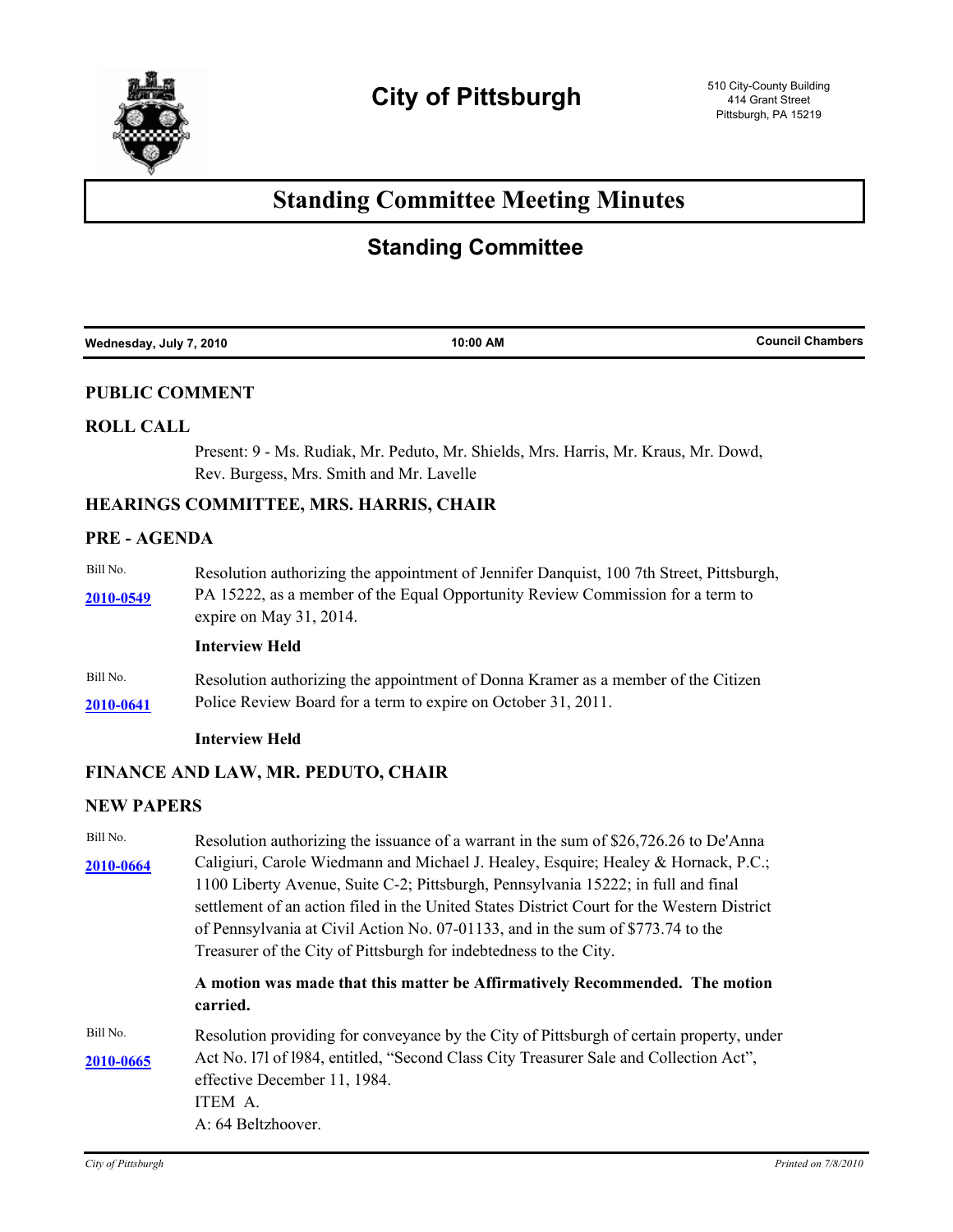|                       | A motion was made that this matter be Affirmatively Recommended. The motion<br>carried.                                                                                                                                                                                                                                                                                                                                                                                                                              |
|-----------------------|----------------------------------------------------------------------------------------------------------------------------------------------------------------------------------------------------------------------------------------------------------------------------------------------------------------------------------------------------------------------------------------------------------------------------------------------------------------------------------------------------------------------|
| Bill No.              | Resolution providing for the conveyance by the City of Pittsburgh of certain property,                                                                                                                                                                                                                                                                                                                                                                                                                               |
| 2010-0666             | under Act No. 171 of 1984, entitled, "Second Class City Treasurer Sale and Collection<br>Act", effective December 11, 1984; having been placed for sale to adjoining property<br>owners in conjunction with the City of Pittsburgh/City Source Associates Sideyard<br>Program. ITEMS A through L. A: 1904 Chateau; B: 4751 Monongahela; C: 1313<br>Sherman; D: 328 Kramer; E: 778 Montclair; F: 1010 Herron; G: 1419 Eleanor;<br>H: 831 Steuben; I: 807 Anaheim; J: 409 Baldwin; K: 7140 Upland; L: 635<br>Glenside. |
|                       | A motion was made that this matter be Affirmatively Recommended. The motion<br>carried.                                                                                                                                                                                                                                                                                                                                                                                                                              |
| Bill No.<br>2010-0667 | Resolution providing for conveyance by the City of Pittsburgh of certain property, under<br>Act No. 171 of 1984, entitled, "Second Class City Treasurer Sale and Collection Act",<br>effective December 11, 1984.<br>ITEM A.<br>A: 2649 Brighton.                                                                                                                                                                                                                                                                    |
|                       | A motion was made that this matter be Affirmatively Recommended. The motion<br>carried.                                                                                                                                                                                                                                                                                                                                                                                                                              |
| Bill No.<br>2010-0668 | Resolution providing for the filing of petitions for the sale of certain properties,<br>acquired at tax sales, in accordance with Act No.171 of 1984, "Second Class City<br>Treasurer Sale and Collection Act", effective December 11, 1984.<br>ITEM A.<br>A: 5143 Dresden.                                                                                                                                                                                                                                          |
|                       | A motion was made that this matter be Affirmatively Recommended. The motion<br>carried.                                                                                                                                                                                                                                                                                                                                                                                                                              |
| Bill No.              | Resolution providing for the filing of petitions for the sale of certain properties,                                                                                                                                                                                                                                                                                                                                                                                                                                 |
| 2010-0669             | acquired at tax sales in accordance with Act No. 171 of 1984, "Second Class City                                                                                                                                                                                                                                                                                                                                                                                                                                     |
|                       | Treasurer Sale and Collection Act", effective December 11, 1984.                                                                                                                                                                                                                                                                                                                                                                                                                                                     |
|                       | ITEMS A through L. A: 426 & 430 Lincoln; B: 2514 Burham; C: DELETED; D:<br>6503 & 6505 Shetland; E: DELETED; F: 2700 Mission; G: 3274 Parkview;                                                                                                                                                                                                                                                                                                                                                                      |
|                       | H: 729 Chartiers; I: 833 Inwood; J: 2154 Wylie; K: 3271 Faronia; L: DELETED;<br>M: 1315 Stem; N: 1409 Westmoreland.                                                                                                                                                                                                                                                                                                                                                                                                  |
|                       | A motion was made that this matter be AMENDED. The motion carried.                                                                                                                                                                                                                                                                                                                                                                                                                                                   |
|                       | A motion was made that this matter be Affirmatively Recommended as Amended.<br>The motion carried.                                                                                                                                                                                                                                                                                                                                                                                                                   |
| <b>INVOICES</b>       |                                                                                                                                                                                                                                                                                                                                                                                                                                                                                                                      |
|                       | PUBLIC SAFETY SERVICES COMMITTEE, MRS. SMITH, CHAIR                                                                                                                                                                                                                                                                                                                                                                                                                                                                  |

## **DEFERRED PAPERS**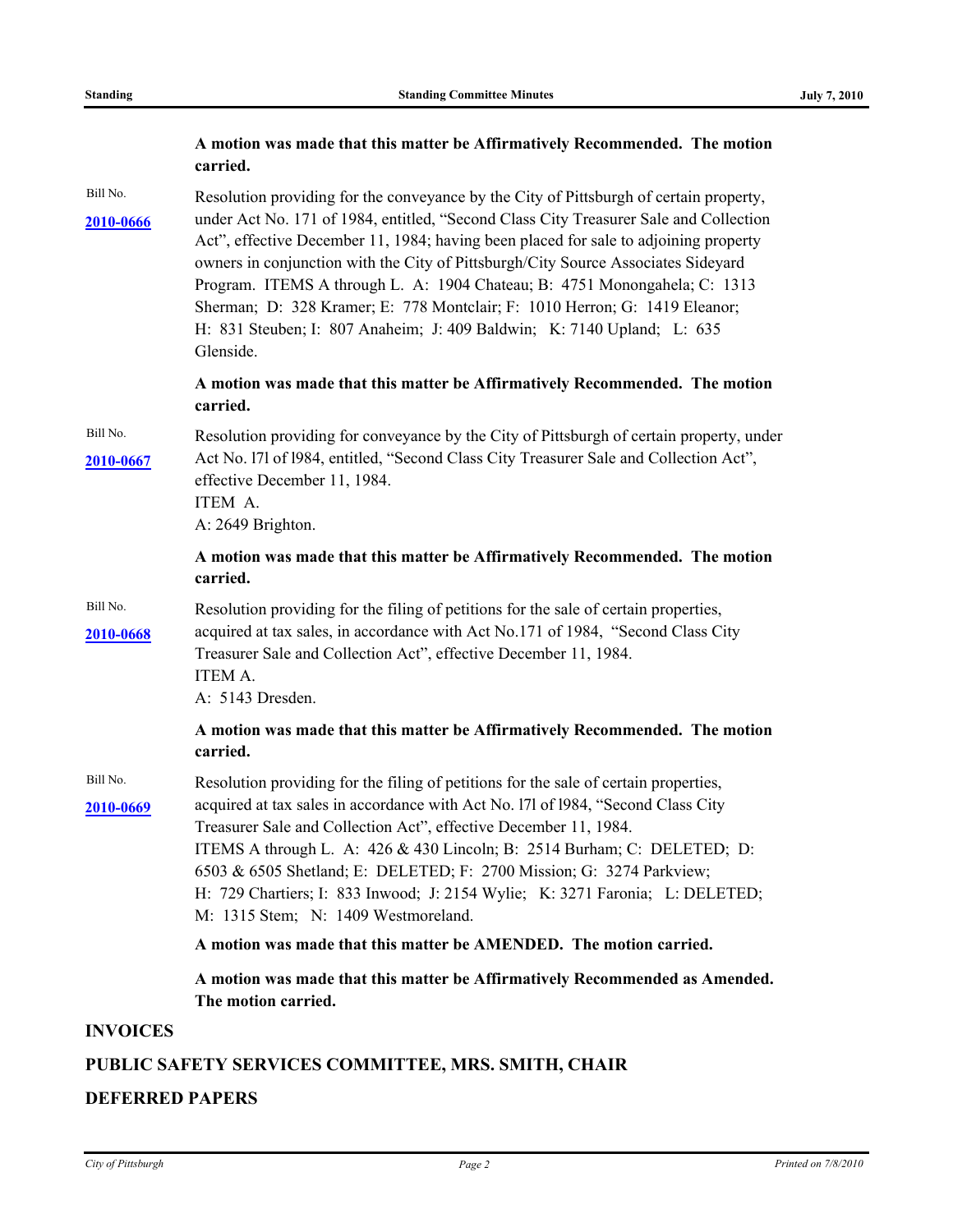| Bill No.              | Ordinance amending the City Code at Title Six: Conduct, Article VIII: Privacy Policy                                                                                                                                                                                                                    |  |
|-----------------------|---------------------------------------------------------------------------------------------------------------------------------------------------------------------------------------------------------------------------------------------------------------------------------------------------------|--|
| 2010-0107             | for Public Security Camera Systems, by adding Chapter 690: Police Recording Devices.                                                                                                                                                                                                                    |  |
|                       | <b>REVEREND RICKY V. BURGESS</b><br><b>SPONSOR(S):</b>                                                                                                                                                                                                                                                  |  |
|                       | A motion was made that this matter be AMENDED. The motion carried.                                                                                                                                                                                                                                      |  |
|                       | A motion was made that this matter be Held in Committee for July 14, 2010. The<br>motion carried.                                                                                                                                                                                                       |  |
| Bill No.<br>2010-0108 | Resolution authorizing and directing the Chief of the Bureau of Police to form an<br>Accreditation Task Force to study the current available options and related costs for<br>professional accreditation for the Pittsburgh Bureau of Police.<br><b>REVEREND RICKY V. BURGESS</b><br><b>SPONSOR(S):</b> |  |
|                       | A motion was made that this matter be Held in Committee for July 14, 2010. The<br>motion carried.                                                                                                                                                                                                       |  |
| Bill No.<br>2010-0109 | Ordinance amending the Pittsburgh City Code, Title I, Administrative, Article VII:<br>Procedures, Chapter 160, Investigations of Police Conduct, by adding Section 160.02,<br>Applicable Incidents Requiring Paid Administrative Leave.<br><b>REVEREND RICKY V. BURGESS</b><br><b>SPONSOR(S):</b>       |  |
|                       | A motion was made that this matter be AMENDED. The motion carried.                                                                                                                                                                                                                                      |  |
|                       | A motion was made that this matter be Held in Committee for July 14, 2010. The<br>motion carried.                                                                                                                                                                                                       |  |
| Bill No.<br>2010-0234 | Ordinance supplementing the Pittsburgh Code of Ordinances, Title One,<br>Administrative, Article Three, Organization, Chapter 116, Department of Public Safety,<br>by adding language.<br><b>REVEREND RICKY V. BURGESS</b><br>SPONSOR(S):                                                               |  |
|                       | A motion was made that this matter be AMENDED. The motion carried.                                                                                                                                                                                                                                      |  |
|                       | A motion was made that this matter be Held in Committee for July 14, 2010. The<br>motion carried.                                                                                                                                                                                                       |  |
| Bill No.<br>2010-0235 | Ordinance supplementing the Pittsburgh Code of Ordinances, Title One,<br>Administrative, Article Seven, Organization, Chapter 160, Investigations of Police<br>Conduct, by adding language.<br><b>REVEREND RICKY V. BURGESS</b><br><b>SPONSOR(S):</b>                                                   |  |
|                       | A motion was made that this matter be AMENDED. The motion carried.                                                                                                                                                                                                                                      |  |
|                       | A motion was made that this matter be Held in Committee for July 14, 2010. The<br>motion carried.                                                                                                                                                                                                       |  |
|                       | LAND USE AND ECONOMIC DEVELOPMENT, MR. SHIELDS, CHAIR                                                                                                                                                                                                                                                   |  |

## **DEFERRED PAPERS**